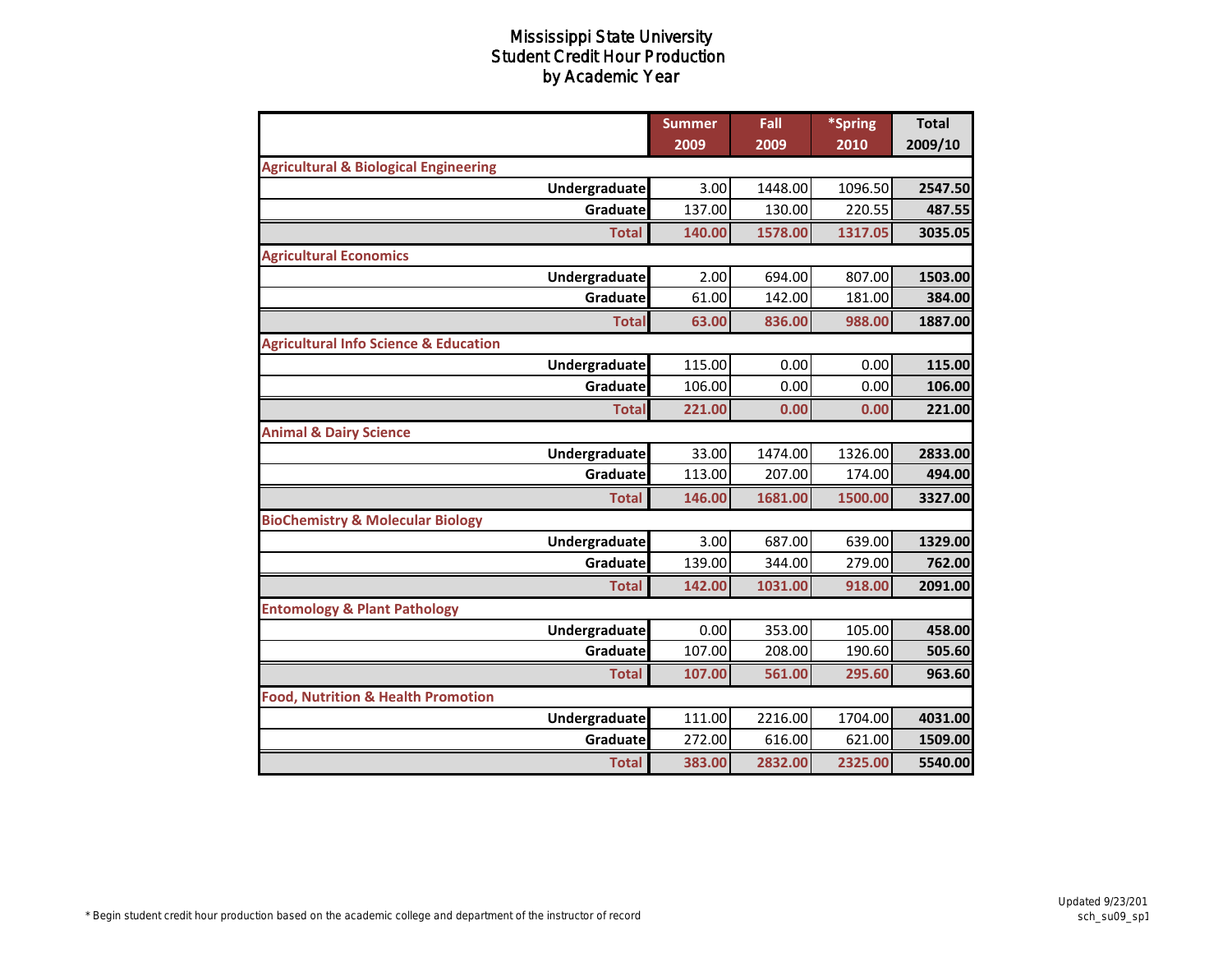|                                                   | <b>Summer</b><br>2009 | Fall<br>2009 | *Spring<br>2010 | <b>Total</b><br>2009/10 |
|---------------------------------------------------|-----------------------|--------------|-----------------|-------------------------|
| <b>School of Human Sciences</b>                   |                       |              |                 |                         |
| Undergraduate                                     | 360.00                | 2115.00      | 2411.00         | 4886.00                 |
| Graduate                                          | 9.00                  | 276.00       | 264.00          | 549.00                  |
| <b>Total</b>                                      | 369.00                | 2391.00      | 2675.00         | 5435.00                 |
| <b>Landscape Architecture</b>                     |                       |              |                 |                         |
| <b>Undergraduate</b>                              | 103.00                | 1553.00      | 1872.50         | 3528.50                 |
| Graduate                                          | 11.00                 | 214.00       | 173.50          | 398.50                  |
| <b>Total</b>                                      | 114.00                | 1767.00      | 2046.00         | 3927.00                 |
| <b>Plant &amp; Soil Sciences</b>                  |                       |              |                 |                         |
| <b>Undergraduate</b>                              | 15.00                 | 1336.00      | 1350.00         | 2701.00                 |
| Graduate                                          | 192.00                | 295.00       | 332.00          | 819.00                  |
| <b>Total</b>                                      | 207.00                | 1631.00      | 1682.00         | 3520.00                 |
| <b>Poultry Science</b>                            |                       |              |                 |                         |
| Undergraduate                                     | 159.00                | 780.00       | 656.00          | 1595.00                 |
| Graduate                                          | 58.00                 | 55.00        | 113.00          | 226.00                  |
| <b>Total</b>                                      | 217.00                | 835.00       | 769.00          | 1821.00                 |
| <b>Dean of Ag &amp; Life Sciences</b>             |                       |              |                 |                         |
| Undergraduate                                     | 0.00                  | 0.00         | 0.00            | 0.00                    |
| Graduate                                          | 0.00                  | 0.00         | 0.00            | 0.00                    |
| <b>Total</b>                                      | 0.00                  | 0.00         | 0.00            | 0.00                    |
| <b>College of Agriculture &amp; Life Sciences</b> |                       |              |                 |                         |
| Undergraduate                                     | 904.00                | 12656.00     | 11967.00        | 25527.00                |
| Graduate                                          | 1205.00               | 2487.00      | 2548.65         | 6240.65                 |
| <b>Total</b>                                      | 2109.00               | 15143.00     | 14515.65        | 31767.65                |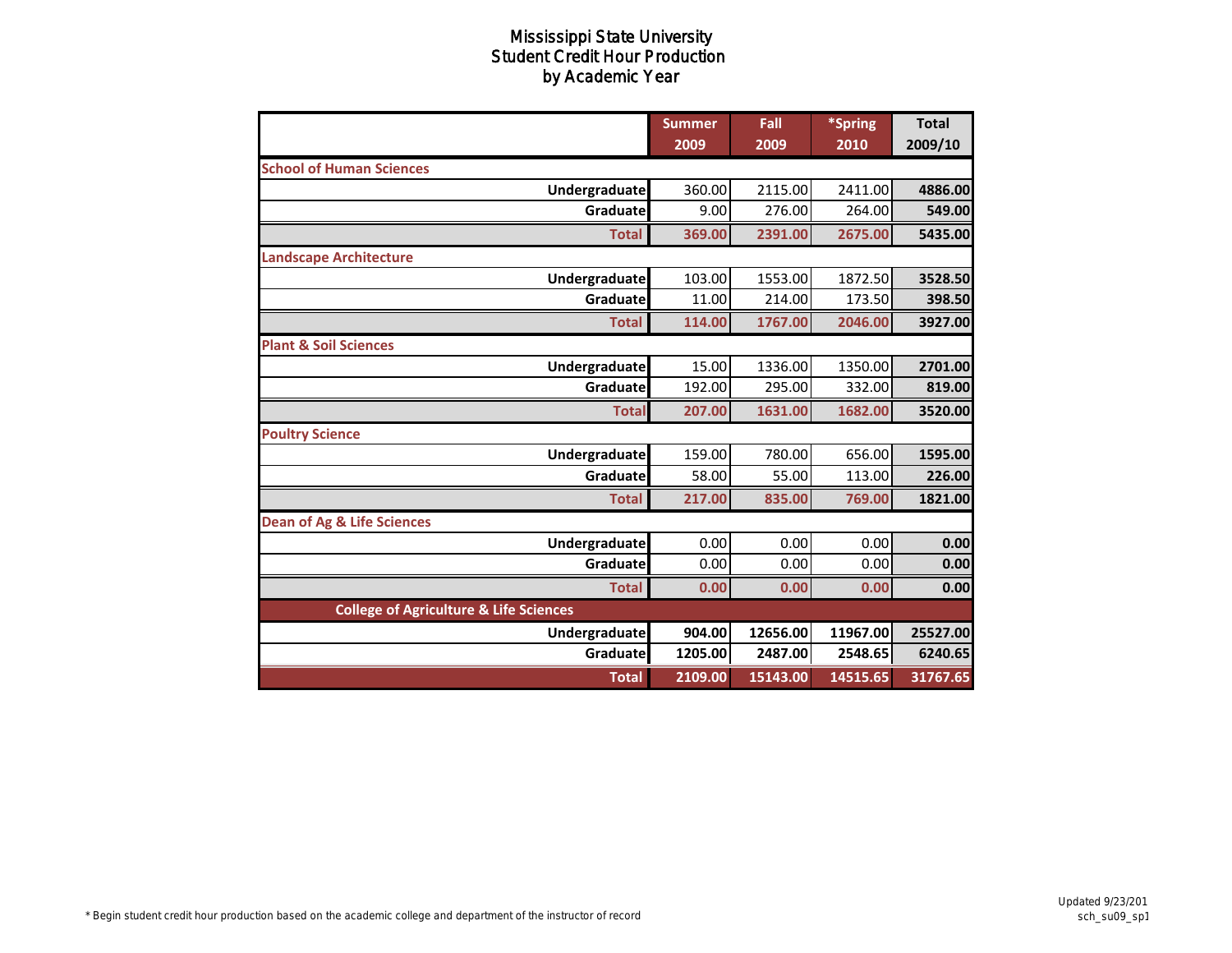|                                                  | <b>Summer</b><br>2009 | Fall<br>2009 | *Spring<br>2010 | <b>Total</b><br>2009/10 |
|--------------------------------------------------|-----------------------|--------------|-----------------|-------------------------|
| <b>School of Architecture</b>                    |                       |              |                 |                         |
| Undergraduate                                    | 399.00                | 3281.00      | 3098.00         | 6778.00                 |
| Graduate                                         | 4.00                  | 120.00       | 69.00           | 193.00                  |
| <b>Total</b>                                     | 403.00                | 3401.00      | 3167.00         | 6971.00                 |
| Art                                              |                       |              |                 |                         |
| <b>Undergraduate</b>                             | 873.00                | 4464.00      | 3987.00         | 9324.00                 |
| Graduate                                         | 1.00                  | 9.00         | 18.00           | 28.00                   |
| <b>Total</b>                                     | 874.00                | 4473.00      | 4005.00         | 9352.00                 |
| <b>Building Construction Science</b>             |                       |              |                 |                         |
| Undergraduate                                    | 0.00                  | 396.00       | 0.00            | 396.00                  |
| Graduate                                         | 0.00                  | 0.00         | 0.00            | 0.00                    |
| <b>Total</b>                                     | 0.00                  | 396.00       | 0.00            | 396.00                  |
| <b>Interior Design</b>                           |                       |              |                 |                         |
| Undergraduate                                    | 291.00                | 866.00       | 1122.00         | 2279.00                 |
| Graduate                                         | 0.00                  | 0.00         | 0.00            | 0.00                    |
| <b>Total</b>                                     | 291.00                | 866.00       | 1122.00         | 2279.00                 |
| <b>College of Architecture, Art &amp; Design</b> |                       |              |                 |                         |
| Undergraduate                                    | 1563.00               | 9007.00      | 8207.00         | 18777.00                |
| Graduate                                         | 5.00                  | 129.00       | 87.00           | 221.00                  |
| <b>Total</b>                                     | 1568.00               | 9136.00      | 8294.00         | 18998.00                |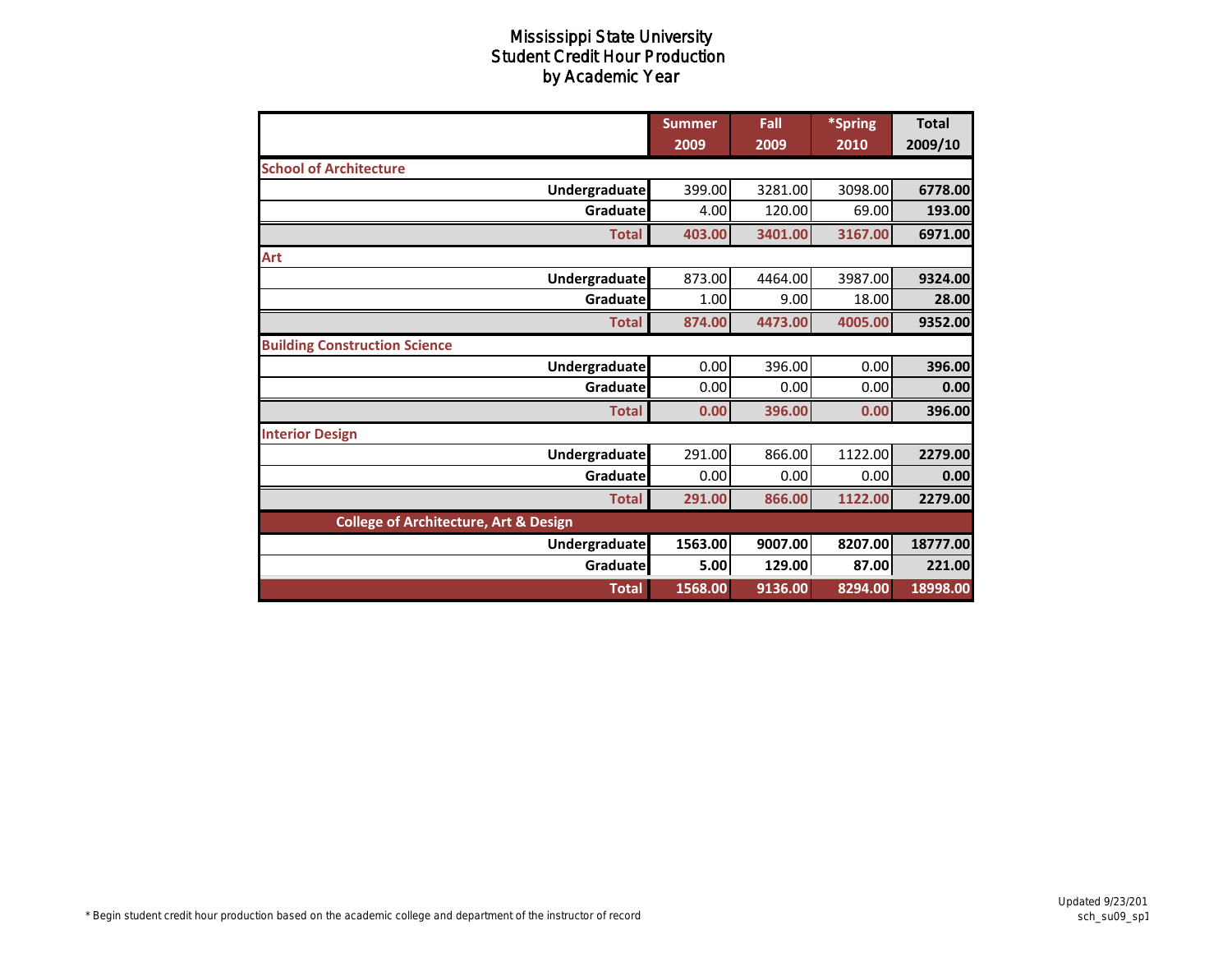|                                                  |               | <b>Summer</b> | Fall     | *Spring  | <b>Total</b> |
|--------------------------------------------------|---------------|---------------|----------|----------|--------------|
|                                                  |               | 2009          | 2009     | 2010     | 2009/10      |
| <b>Aerospace Studies</b>                         |               |               |          |          |              |
|                                                  | Undergraduate | 0.00          | 187.00   | 132.00   | 319.00       |
|                                                  | Graduate      | 0.00          | 0.00     | 0.00     | 0.00         |
|                                                  | <b>Total</b>  | 0.00          | 187.00   | 132.00   | 319.00       |
| <b>Anthropology &amp; Middle Eastern Culture</b> |               |               |          |          |              |
|                                                  | Undergraduate | 267.00        | 1590.00  | 1884.00  | 3741.00      |
|                                                  | Graduate      | 10.00         | 136.00   | 140.00   | 286.00       |
|                                                  | <b>Total</b>  | 277.00        | 1726.00  | 2024.00  | 4027.00      |
| <b>Biological Sciences</b>                       |               |               |          |          |              |
|                                                  | Undergraduate | 640.00        | 10008.00 | 10188.00 | 20836.00     |
|                                                  | Graduate      | 382.00        | 1067.00  | 1007.00  | 2456.00      |
|                                                  | <b>Total</b>  | 1022.00       | 11075.00 | 11195.00 | 23292.00     |
| <b>Chemistry</b>                                 |               |               |          |          |              |
|                                                  | Undergraduate | 982.00        | 6823.00  | 5186.00  | 12991.00     |
|                                                  | Graduate      | 204.00        | 535.00   | 620.00   | 1359.00      |
|                                                  | <b>Total</b>  | 1186.00       | 7358.00  | 5806.00  | 14350.00     |
| <b>Communication</b>                             |               |               |          |          |              |
|                                                  | Undergraduate | 1841.00       | 7579.00  | 7106.00  | 16526.00     |
|                                                  | Graduate      | 57.00         | 81.00    | 39.00    | 177.00       |
|                                                  | <b>Total</b>  | 1898.00       | 7660.00  | 7145.00  | 16703.00     |
| <b>English</b>                                   |               |               |          |          |              |
|                                                  | Undergraduate | 1182.00       | 10207.00 | 8380.00  | 19769.00     |
|                                                  | Graduate      | 94.00         | 304.00   | 363.00   | 761.00       |
|                                                  | <b>Total</b>  | 1276.00       | 10511.00 | 8743.00  | 20530.00     |
| <b>Foreign Languages</b>                         |               |               |          |          |              |
|                                                  | Undergraduate | 975.00        | 4820.00  | 4030.00  | 9825.00      |
|                                                  | Graduate      | 42.00         | 90.00    | 102.00   | 234.00       |
|                                                  | <b>Total</b>  | 1017.00       | 4910.00  | 4132.00  | 10059.00     |
| <b>Geosciences</b>                               |               |               |          |          |              |
|                                                  | Undergraduate | 2044.00       | 7675.00  | 7009.00  | 16728.00     |
|                                                  | Graduate      | 1175.00       | 1878.00  | 1705.00  | 4758.00      |
|                                                  | <b>Total</b>  | 3219.00       | 9553.00  | 8714.00  | 21486.00     |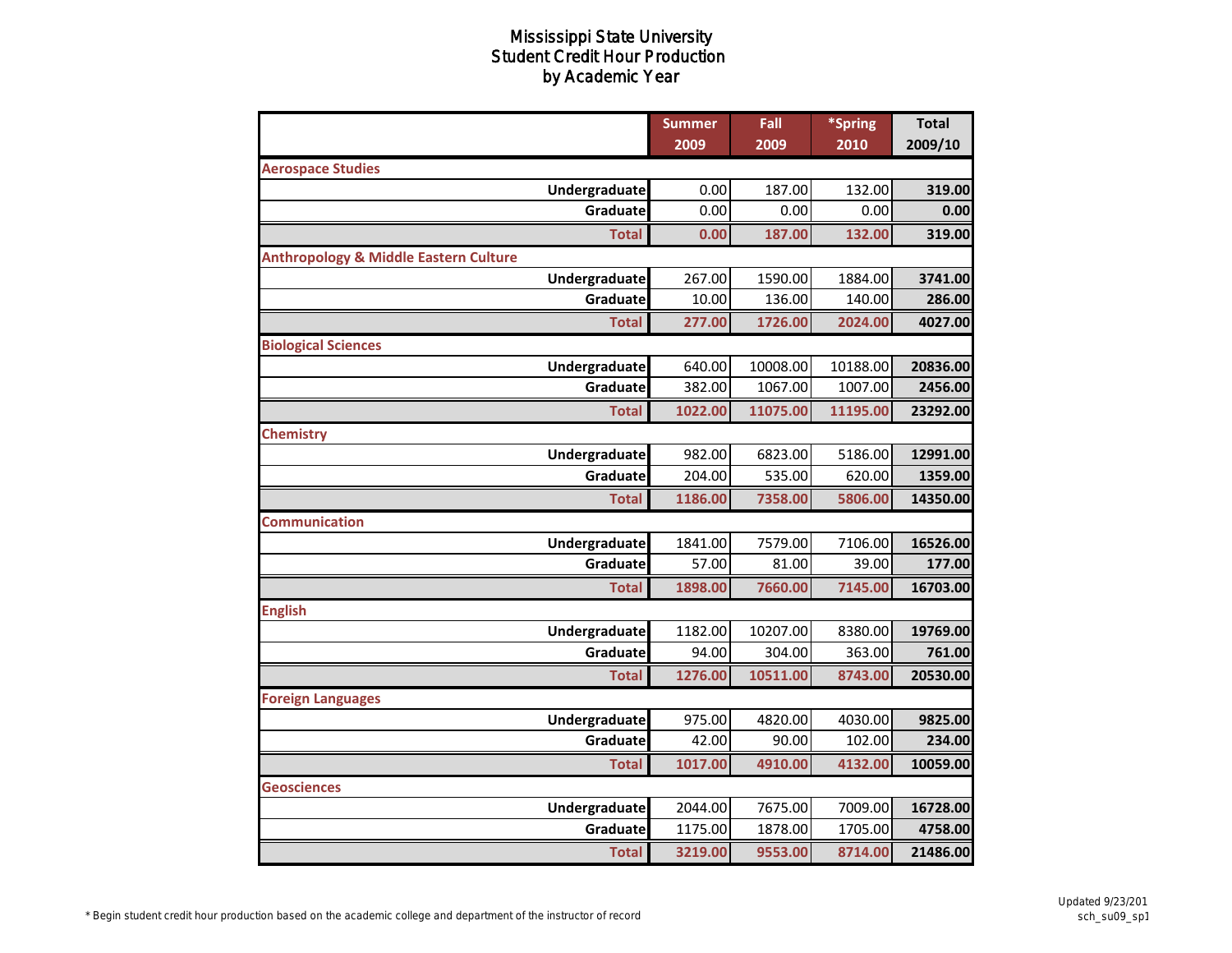|                                                      |                            | <b>Summer</b> | Fall          | *Spring      | <b>Total</b>        |
|------------------------------------------------------|----------------------------|---------------|---------------|--------------|---------------------|
|                                                      |                            | 2009          | 2009          | 2010         | 2009/10             |
| <b>History</b>                                       |                            | 735.00        | 6555.00       | 6001.00      |                     |
|                                                      | Undergraduate<br>Graduatel | 30.00         | 505.00        | 466.00       | 13291.00<br>1001.00 |
|                                                      |                            |               |               |              |                     |
|                                                      | <b>Total</b>               | 765.00        | 7060.00       | 6467.00      | 14292.00            |
| <b>Honors</b>                                        |                            |               |               |              |                     |
|                                                      | Undergraduate<br>Graduate  | 0.00<br>0.00  | 57.00<br>0.00 | 0.00<br>0.00 | 57.00               |
|                                                      |                            |               |               |              | 0.00                |
|                                                      | <b>Total</b>               | 0.00          | 57.00         | 0.00         | 57.00               |
| <b>Mathematics &amp; Statistics</b>                  |                            |               |               |              |                     |
|                                                      | Undergraduate              | 3066.00       | 15096.00      | 11928.00     | 30090.00            |
|                                                      | Graduate                   | 141.00        | 911.00        | 933.00       | 1985.00             |
|                                                      | <b>Total</b>               | 3207.00       | 16007.00      | 12861.00     | 32075.00            |
| <b>Military Science</b>                              |                            |               |               |              |                     |
|                                                      | Undergraduate              | 156.00        | 303.00        | 311.00       | 770.00              |
|                                                      | Graduate                   | 0.00          | 0.00          | 0.00         | 0.00                |
|                                                      | <b>Total</b>               | 156.00        | 303.00        | 311.00       | 770.00              |
| <b>Philosophy &amp; Religion</b>                     |                            |               |               |              |                     |
|                                                      | <b>Undergraduate</b>       | 1134.00       | 3193.00       | 3067.00      | 7394.00             |
|                                                      | Graduate                   | 0.00          | 15.00         | 0.00         | 15.00               |
|                                                      | <b>Total</b>               | 1134.00       | 3208.00       | 3067.00      | 7409.00             |
| <b>Physics &amp; Astronomy</b>                       |                            |               |               |              |                     |
|                                                      | Undergraduate              | 874.00        | 4027.00       | 4182.00      | 9083.00             |
|                                                      | Graduate                   | 45.00         | 382.00        | 411.00       | 838.00              |
|                                                      | <b>Total</b>               | 919.00        | 4409.00       | 4593.00      | 9921.00             |
| <b>Political Science &amp; Public Administration</b> |                            |               |               |              |                     |
|                                                      | Undergraduate              | 399.00        | 4021.00       | 3389.00      | 7809.00             |
|                                                      | Graduate                   | 249.00        | 821.00        | 808.00       | 1878.00             |
|                                                      | <b>Total</b>               | 648.00        | 4842.00       | 4197.00      | 9687.00             |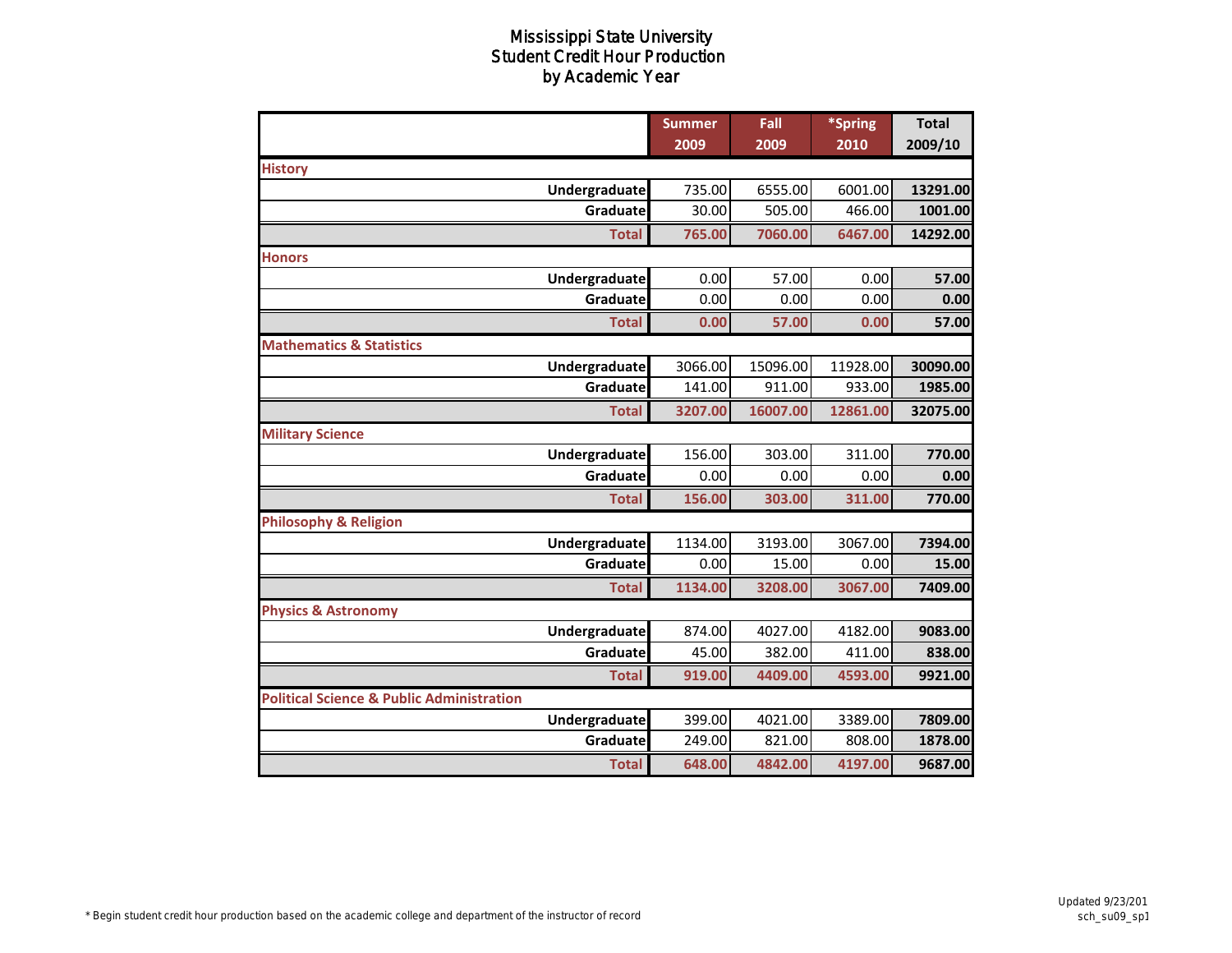|                                      | <b>Summer</b> | Fall      | *Spring  | <b>Total</b> |
|--------------------------------------|---------------|-----------|----------|--------------|
|                                      | 2009          | 2009      | 2010     | 2009/10      |
| <b>Psychology</b>                    |               |           |          |              |
| Undergraduate                        | 1163.00       | 7729.00   | 6124.00  | 15016.00     |
| Graduate                             | 106.00        | 405.00    | 405.00   | 916.00       |
| <b>Total</b>                         | 1269.00       | 8134.00   | 6529.00  | 15932.00     |
| <b>Sociology</b>                     |               |           |          |              |
| <b>Undergraduate</b>                 | 999.00        | 7679.00   | 7528.00  | 16206.00     |
| Graduate                             | 82.00         | 384.00    | 371.00   | 837.00       |
| <b>Total</b>                         | 1081.00       | 8063.00   | 7899.00  | 17043.00     |
| <b>College of Arts &amp; Science</b> |               |           |          |              |
| Undergraduate                        | 16457.00      | 97549.00  | 86445.00 | 200451.00    |
| Graduate                             | 2617.00       | 7514.00   | 7370.00  | 17501.00     |
| <b>Total</b>                         | 19074.00      | 105063.00 | 93815.00 | 217952.00    |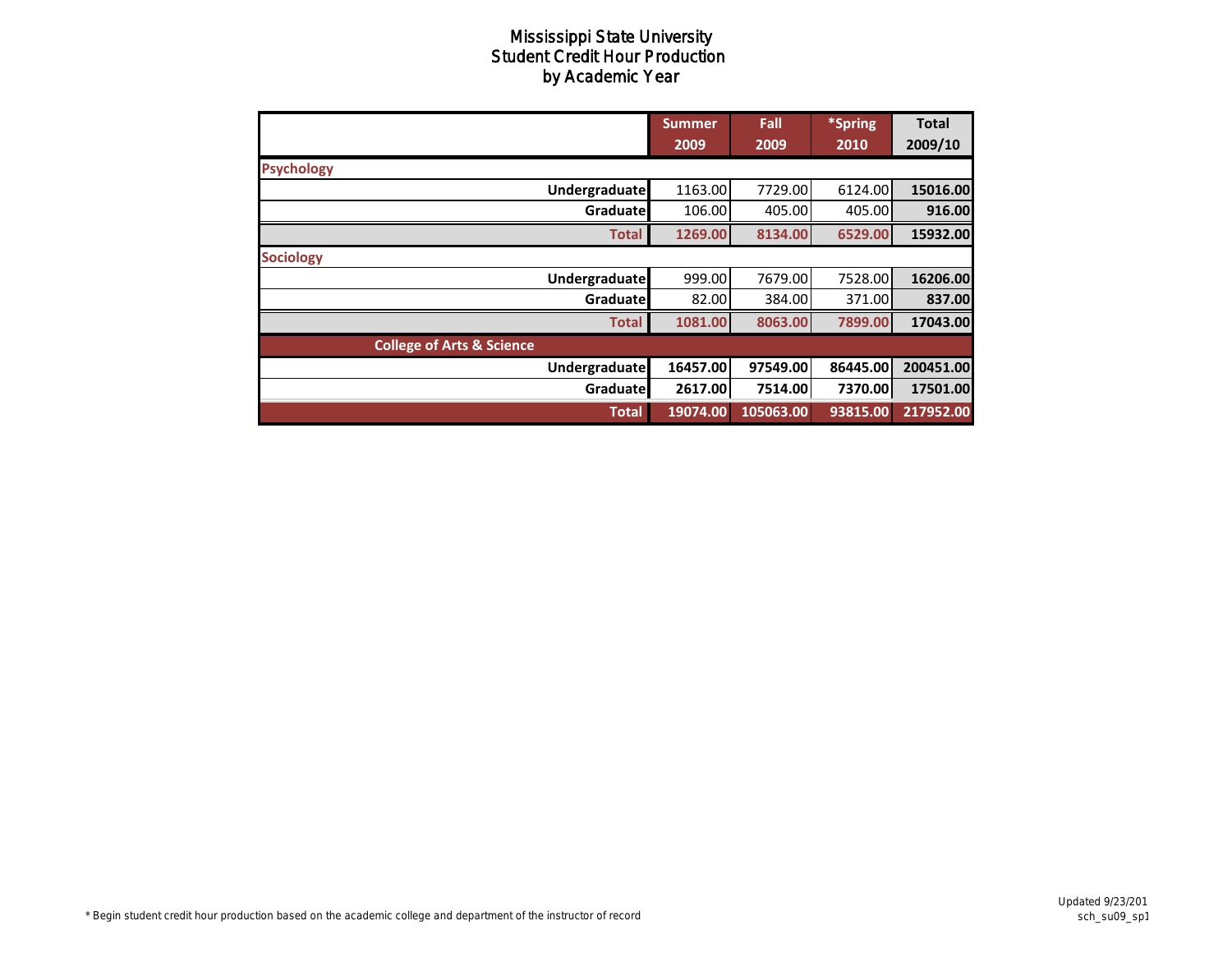|                                                            | <b>Summer</b><br>2009 | Fall<br>2009 | *Spring<br>2010 | <b>Total</b><br>2009/10 |
|------------------------------------------------------------|-----------------------|--------------|-----------------|-------------------------|
| <b>School of Accountancy</b>                               |                       |              |                 |                         |
| Undergraduate                                              | 1422.00               | 3516.00      | 3210.00         | 8148.00                 |
| Graduate                                                   | 301.00                | 602.00       | 552.00          | 1455.00                 |
| <b>Total</b>                                               | 1723.00               | 4118.00      | 3762.00         | 9603.00                 |
| <b>Finance &amp; Economics</b>                             |                       |              |                 |                         |
| <b>Undergraduate</b>                                       | 2106.00               | 8283.00      | 7863.00         | 18252.00                |
| Graduate                                                   | 290.00                | 1115.00      | 607.00          | 2012.00                 |
| <b>Total</b>                                               | 2396.00               | 9398.00      | 8470.00         | 20264.00                |
| <b>Management &amp; Information Systems</b>                |                       |              |                 |                         |
| <b>Undergraduate</b>                                       | 1628.00               | 7294.00      | 6617.00         | 15539.00                |
| Graduate                                                   | 563.00                | 970.00       | 991.65          | 2524.65                 |
| <b>Total</b>                                               | 2191.00               | 8264.00      | 7608.65         | 18063.65                |
| <b>Marketing, Quantatative Analysis &amp; Business Law</b> |                       |              |                 |                         |
| Undergraduate                                              | 1673.00               | 7759.00      | 6996.00         | 16428.00                |
| Graduate                                                   | 717.00                | 842.00       | 714.00          | 2273.00                 |
| <b>Total</b>                                               | 2390.00               | 8601.00      | 7710.00         | 18701.00                |
| <b>College of Business</b>                                 |                       |              |                 |                         |
| Undergraduate                                              | 6829.00               | 26852.00     | 24686.00        | 58367.00                |
| Graduate                                                   | 1871.00               | 3529.00      | 2864.65         | 8264.65                 |
| <b>Total</b>                                               | 8700.00               | 30381.00     | 27550.65        | 66631.65                |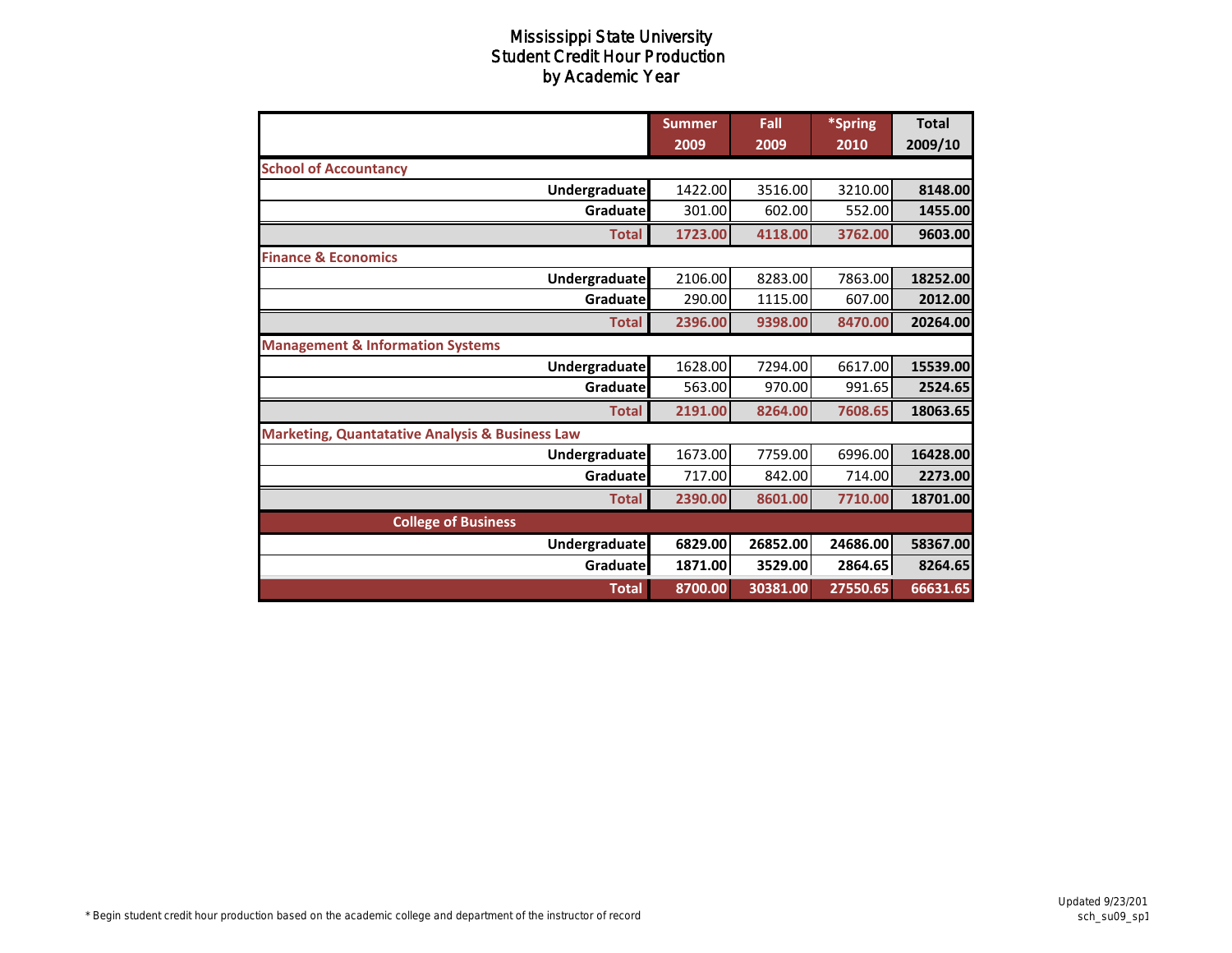|                                                          | <b>Summer</b> | Fall     | *Spring  | <b>Total</b> |
|----------------------------------------------------------|---------------|----------|----------|--------------|
|                                                          | 2009          | 2009     | 2010     | 2009/10      |
| <b>Counseling &amp; Educational Psychology</b>           |               |          |          |              |
| Undergraduate                                            | 744.00        | 2723.00  | 2079.00  | 5546.00      |
| Graduate                                                 | 1184.00       | 1872.00  | 1602.00  | 4658.00      |
| <b>Total</b>                                             | 1928.00       | 4595.00  | 3681.00  | 10204.00     |
| <b>Curriculum, Instruction &amp; Special Education</b>   |               |          |          |              |
| Undergraduate                                            | 2033.00       | 8185.00  | 6895.00  | 17113.00     |
| Graduate                                                 | 691.00        | 697.00   | 473.00   | 1861.00      |
| <b>Total</b>                                             | 2724.00       | 8882.00  | 7368.00  | 18974.00     |
| <b>Instructional Systems &amp; Workforce Development</b> |               |          |          |              |
| Undergraduate                                            | 1730.00       | 3025.00  | 3118.00  | 7873.00      |
| Graduate                                                 | 676.00        | 710.00   | 690.00   | 2076.00      |
| <b>Total</b>                                             | 2406.00       | 3735.00  | 3808.00  | 9949.00      |
| <b>Kinesology</b>                                        |               |          |          |              |
| Undergraduate                                            | 3223.00       | 8820.00  | 8338.00  | 20381.00     |
| Graduate                                                 | 323.00        | 522.00   | 529.00   | 1374.00      |
| <b>Total</b>                                             | 3546.00       | 9342.00  | 8867.00  | 21755.00     |
| <b>Leadership &amp; Foundations</b>                      |               |          |          |              |
| Undergraduate                                            | 396.00        | 1575.00  | 1629.00  | 3600.00      |
| Graduate                                                 | 1149.00       | 1496.00  | 976.00   | 3621.00      |
| <b>Total</b>                                             | 1545.00       | 3071.00  | 2605.00  | 7221.00      |
| <b>Music Education</b>                                   |               |          |          |              |
| Undergraduate                                            | 111.00        | 3772.00  | 2822.00  | 6705.00      |
| Graduate                                                 | 0.00          | 0.00     | 0.00     | 0.00         |
| <b>Total</b>                                             | 111.00        | 3772.00  | 2822.00  | 6705.00      |
| <b>Dean of Education</b>                                 |               |          |          |              |
| Undergraduate                                            | 0.00          | 0.00     | 0.00     | 0.00         |
| Graduate                                                 | 0.00          | 0.00     | 0.00     | 0.00         |
| <b>Total</b>                                             | 0.00          | 0.00     | 0.00     | 0.00         |
| <b>College of Education</b>                              |               |          |          |              |
| Undergraduate                                            | 8237.00       | 28100.00 | 24881.00 | 57618.00     |
| Graduate                                                 | 4023.00       | 5297.00  | 4270.00  | 9969.00      |
| <b>Total</b>                                             | 12260.00      | 33397.00 | 29151.00 | 67587.00     |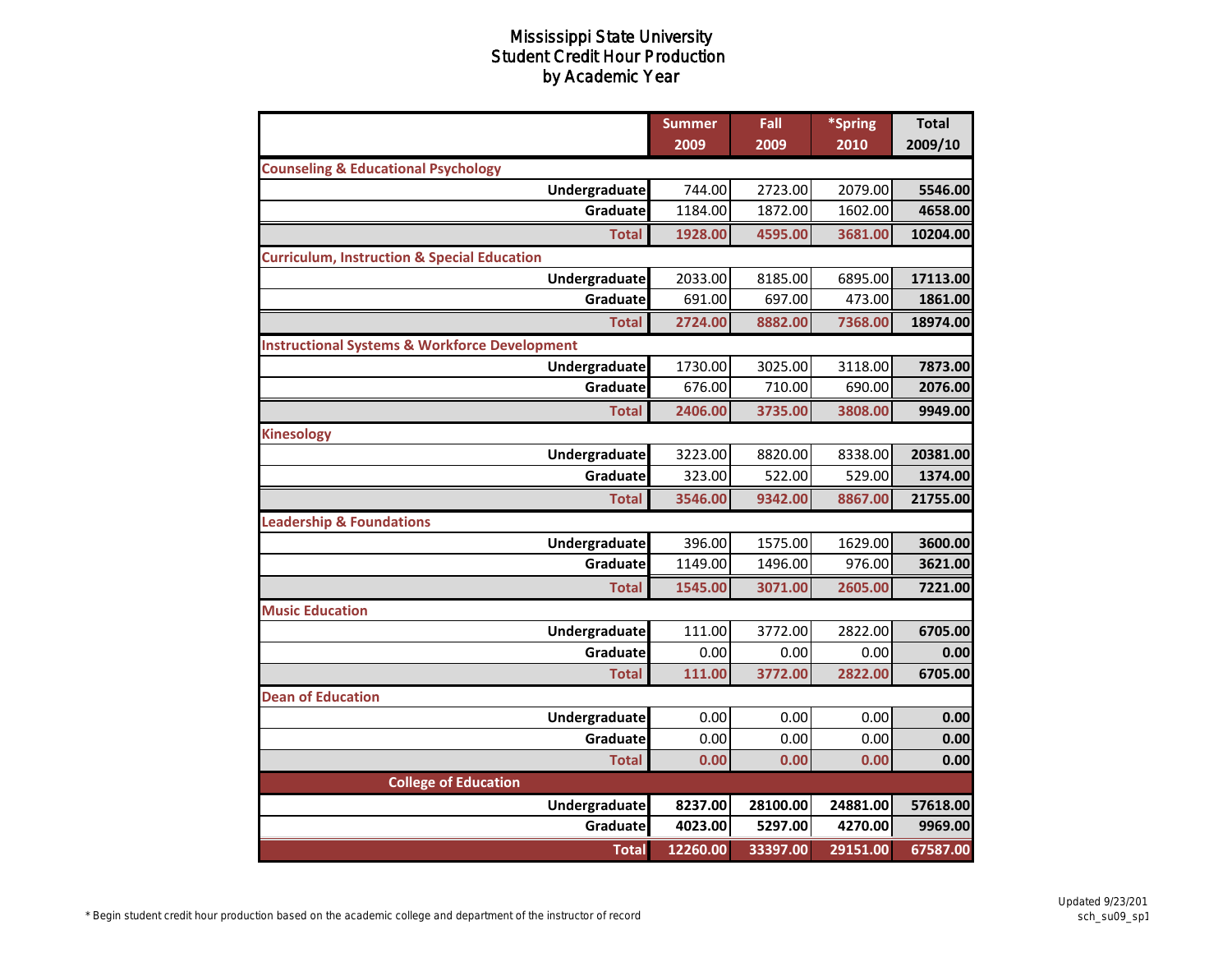|                                                  | <b>Summer</b> | Fall    | *Spring | <b>Total</b> |
|--------------------------------------------------|---------------|---------|---------|--------------|
|                                                  | 2009          | 2009    | 2010    | 2009/10      |
| <b>Aerospace Engineering</b>                     |               |         |         |              |
| Undergraduate                                    | 651.00        | 2529.00 | 2188.50 | 5368.50      |
| Graduate                                         | 123.00        | 226.00  | 451.00  | 800.00       |
| <b>Total</b>                                     | 774.00        | 2755.00 | 2639.50 | 6168.50      |
| <b>Agricultural &amp; Biological Engineering</b> |               |         |         |              |
| Undergraduate                                    | 0.00          | 57.00   | 0.00    | 57.00        |
| Graduate                                         | 0.00          | 0.00    | 0.00    | 0.00         |
| <b>Total</b>                                     | 0.00          | 57.00   | 0.00    | 57.00        |
| <b>School of Chemical Engineering</b>            |               |         |         |              |
| Undergraduate                                    | 96.00         | 1257.00 | 1145.00 | 2498.00      |
| Graduate                                         | 149.00        | 341.00  | 257.00  | 747.00       |
| <b>Total</b>                                     | 245.00        | 1598.00 | 1402.00 | 3245.00      |
| <b>Civil &amp; Environmental Engineering</b>     |               |         |         |              |
| Undergraduate                                    | 78.00         | 1900.00 | 2088.00 | 4066.00      |
| Graduate                                         | 160.00        | 426.00  | 402.00  | 988.00       |
| <b>Total</b>                                     | 238.00        | 2326.00 | 2490.00 | 5054.00      |
| <b>Computer Science &amp; Engineering</b>        |               |         |         |              |
| Undergraduate                                    | 192.00        | 2273.00 | 1992.00 | 4457.00      |
| Graduate                                         | 194.00        | 804.00  | 798.00  | 1796.00      |
| <b>Total</b>                                     | 386.00        | 3077.00 | 2790.00 | 6253.00      |
| <b>Electrical &amp; Computer Engineering</b>     |               |         |         |              |
| Undergraduate                                    | 314.00        | 2043.00 | 1986.50 | 4343.50      |
| Graduate                                         | 184.00        | 885.00  | 1000.50 | 2069.50      |
| <b>Total</b>                                     | 498.00        | 2928.00 | 2987.00 | 6413.00      |
| <b>General Engineering/Dean of Engineering</b>   |               |         |         |              |
| Undergraduate                                    | 213.00        | 701.00  | 639.00  | 1553.00      |
| Graduate                                         | 57.00         | 90.00   | 33.00   | 180.00       |
| <b>Total</b>                                     | 270.00        | 791.00  | 672.00  | 1733.00      |
| <b>Industrial &amp; Systems Engineering</b>      |               |         |         |              |
| Undergraduate                                    | 399.00        | 1875.00 | 1685.00 | 3959.00      |
| Graduate                                         | 257.00        | 637.00  | 665.00  | 1559.00      |
| <b>Total</b>                                     | 656.00        | 2512.00 | 2350.00 | 5518.00      |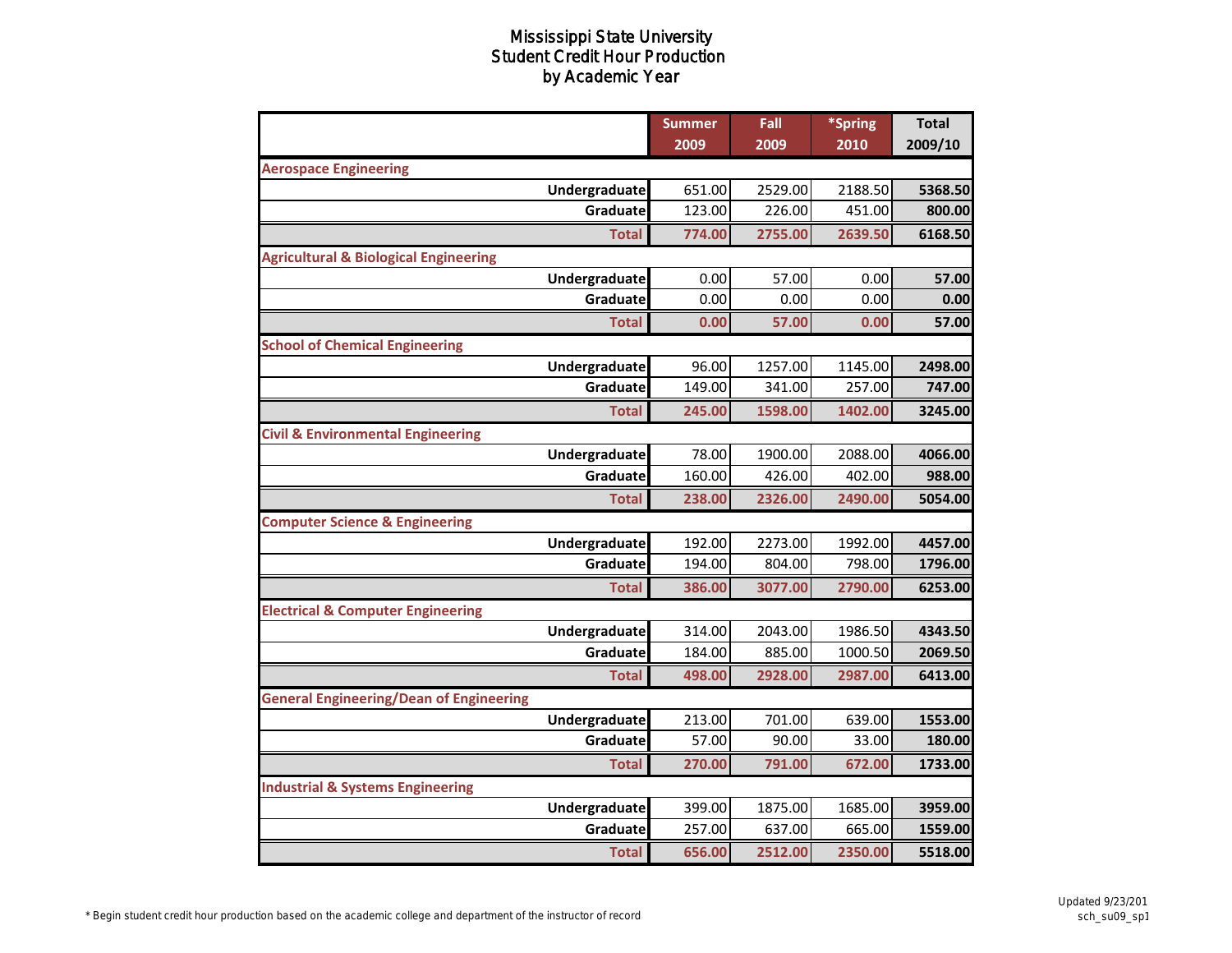|                               | Summer<br>2009 | Fall<br>2009 | *Spring<br>2010 | <b>Total</b><br>2009/10 |
|-------------------------------|----------------|--------------|-----------------|-------------------------|
| <b>Mechanical Engineering</b> |                |              |                 |                         |
| Undergraduate                 | 315.00         | 2288.00      | 2194.00         | 4797.00                 |
| Graduatel                     | 312.00         | 841.00       | 885.90          | 2038.90                 |
| <b>Total</b>                  | 627.00         | 3129.00      | 3079.90         | 6835.90                 |
| <b>College of Engineering</b> |                |              |                 |                         |
| <b>Undergraduate</b>          | 2258.00        | 14923.00     | 13918.00        | 31099.00                |
| Graduate                      | 1436.00        | 4250.00      | 4492.40         | 10178.40                |
| <b>Total</b>                  | 3694.00        | 19173.00     | 18410.40        | 41277.40                |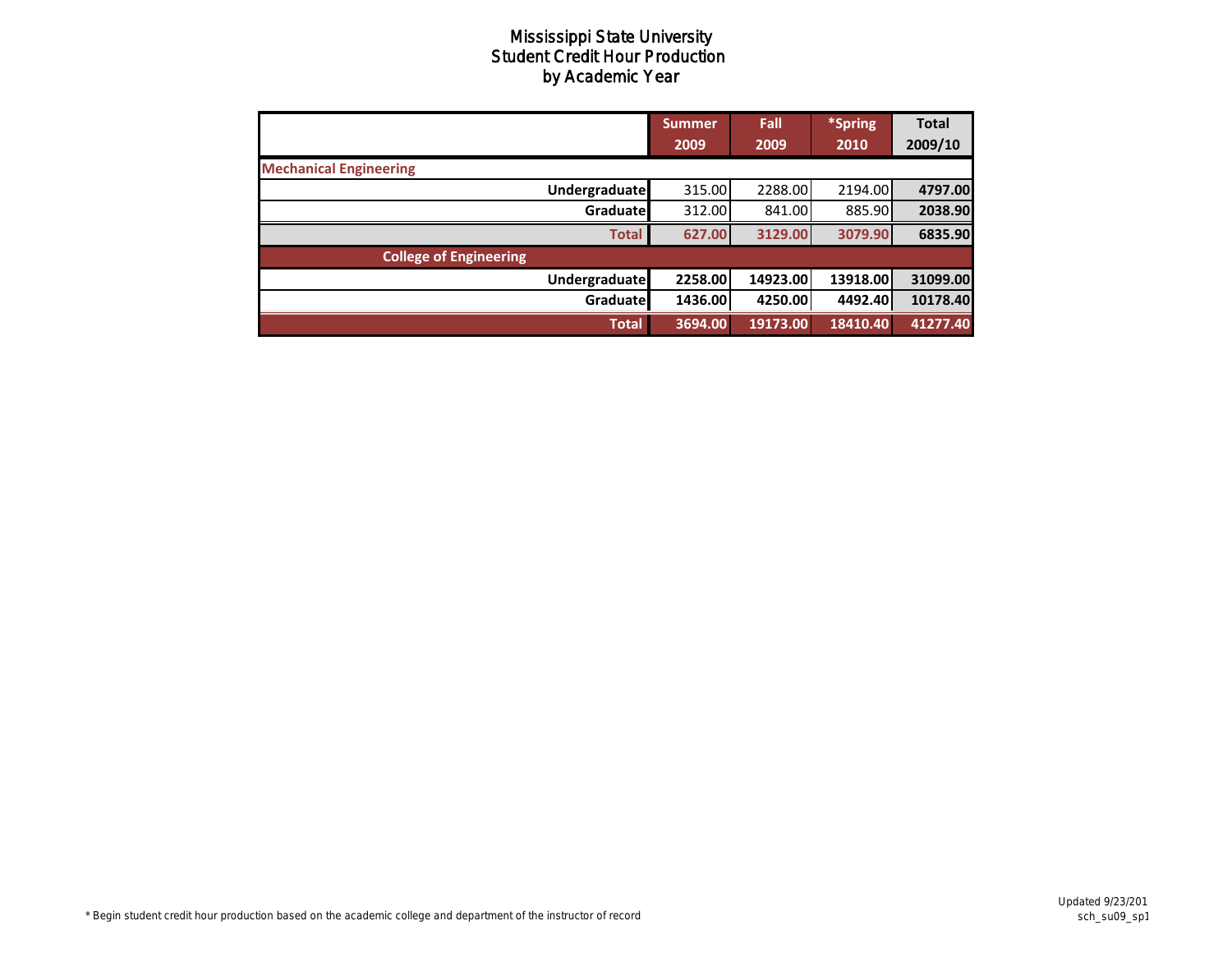|                                    | <b>Summer</b><br>2009 | Fall<br>2009 | *Spring<br>2010 | Total<br>2009/10 |
|------------------------------------|-----------------------|--------------|-----------------|------------------|
| <b>Forest Products</b>             |                       |              |                 |                  |
| <b>Undergraduate</b>               | 0.00                  | 48.00        | 0.00            | 48.00            |
| Graduate                           | 109.00                | 259.00       | 261.00          | 629.00           |
| <b>Total</b>                       | 109.00                | 307.00       | 261.00          | 677.00           |
| <b>Forestry</b>                    |                       |              |                 |                  |
| Undergraduate                      | 171.00                | 622.00       | 780.00          | 1573.00          |
| Graduatel                          | 205.00                | 434.00       | 561.00          | 1200.00          |
| <b>Total</b>                       | 376.00                | 1056.00      | 1341.00         | 2773.00          |
| <b>Wildlife &amp; Fisheries</b>    |                       |              |                 |                  |
| <b>Undergraduate</b>               | 32.00                 | 934.00       | 717.00          | 1683.00          |
| Graduate                           | 315.00                | 575.00       | 677.00          | 1567.00          |
| <b>Total</b>                       | 347.00                | 1509.00      | 1394.00         | 3250.00          |
| <b>College of Forest Resources</b> |                       |              |                 |                  |
| <b>Undergraduate</b>               | 203.00                | 1604.00      | 1497.00         | 3304.00          |
| Graduate                           | 629.00                | 1268.00      | 1499.00         | 3396.00          |
| <b>Total</b>                       | 832.00                | 2872.00      | 2996.00         | 6700.00          |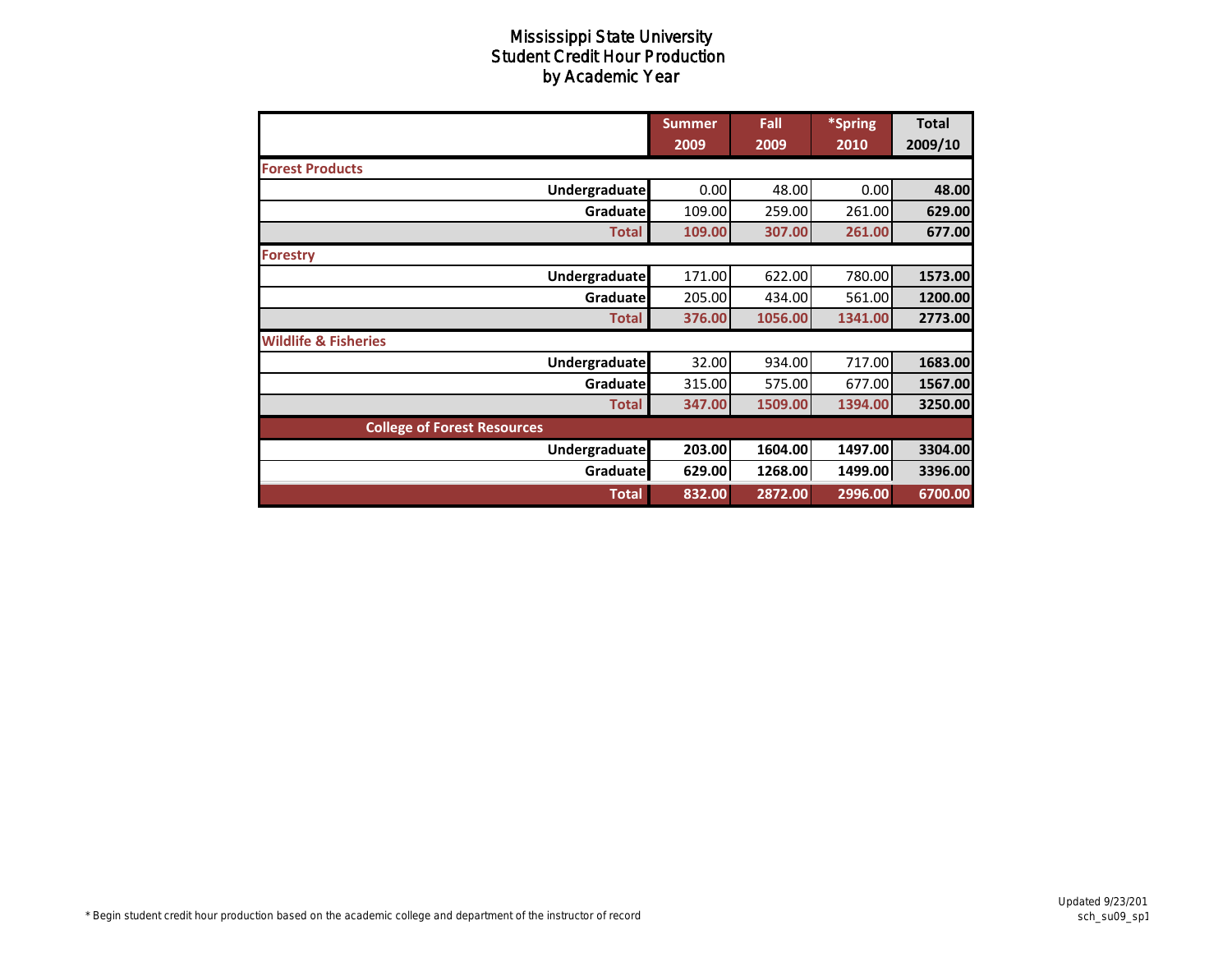|                                       | <b>Summer</b><br>2009 | Fall<br>2009 | *Spring<br>2010 | <b>Total</b><br>2009/10 |
|---------------------------------------|-----------------------|--------------|-----------------|-------------------------|
| <b>College of Veterinary Medicine</b> |                       |              |                 |                         |
| <b>Undergraduate</b>                  | 1439.00               | 5635.00      | 5827.00         | 12901.00                |
| Graduate                              | 302.00                | 530.00       | 506.95          | 1338.95                 |
| <b>Total</b>                          | 1741.00               | 6165.00      | 6333.95         | 14239.95                |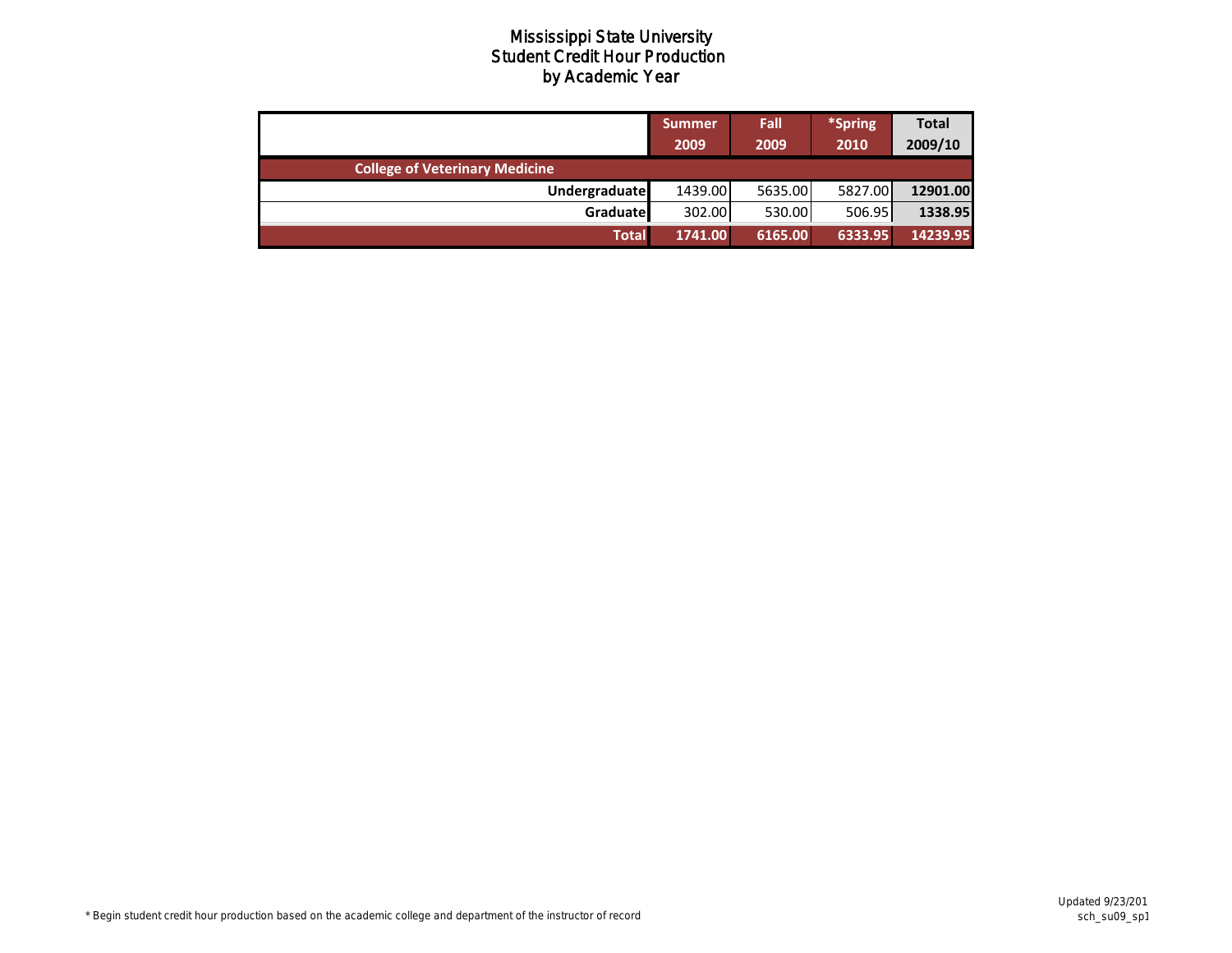|                                       | <b>Summer</b><br>2009 | Fall<br>2009 | *Spring<br>2010 | <b>Total</b><br>2009/10 |
|---------------------------------------|-----------------------|--------------|-----------------|-------------------------|
| <b>Meridian - Arts &amp; Sciences</b> |                       |              |                 |                         |
| <b>Undergraduate</b>                  | 0.00                  | 0.00         | 2104.00         | 2104.00                 |
| Graduate                              | 0.00                  | 0.00         | 60.00           | 60.00                   |
| <b>Total</b>                          | 0.00                  | 0.00         | 2164.00         | 2164.00                 |
| <b>Meridian - Business</b>            |                       |              |                 |                         |
| Undergraduate                         | 0.00                  | 12.00        | 931.00          | 943.00                  |
| Graduate                              | 0.00                  | 0.00         | 253.00          | 253.00                  |
| <b>Total</b>                          | 0.00                  | 12.00        | 1184.00         | 1196.00                 |
| <b>Meridian - Education</b>           |                       |              |                 |                         |
| <b>Undergraduate</b>                  | 0.00                  | 0.00         | 1526.00         | 1526.00                 |
| Graduate                              | 0.00                  | 0.00         | 735.00          | 735.00                  |
| <b>Total</b>                          | 0.00                  | 0.00         | 2261.00         | 2261.00                 |
| <b>Meridian</b>                       |                       |              |                 |                         |
| <b>Undergraduate</b>                  | 0.00                  | 12.00        | 4561.00         | 4573.00                 |
| Graduate                              | 0.00                  | 0.00         | 1048.00         | 1048.00                 |
| <b>Total</b>                          | 0.00                  | 12.00        | 5609.00         | 5621.00                 |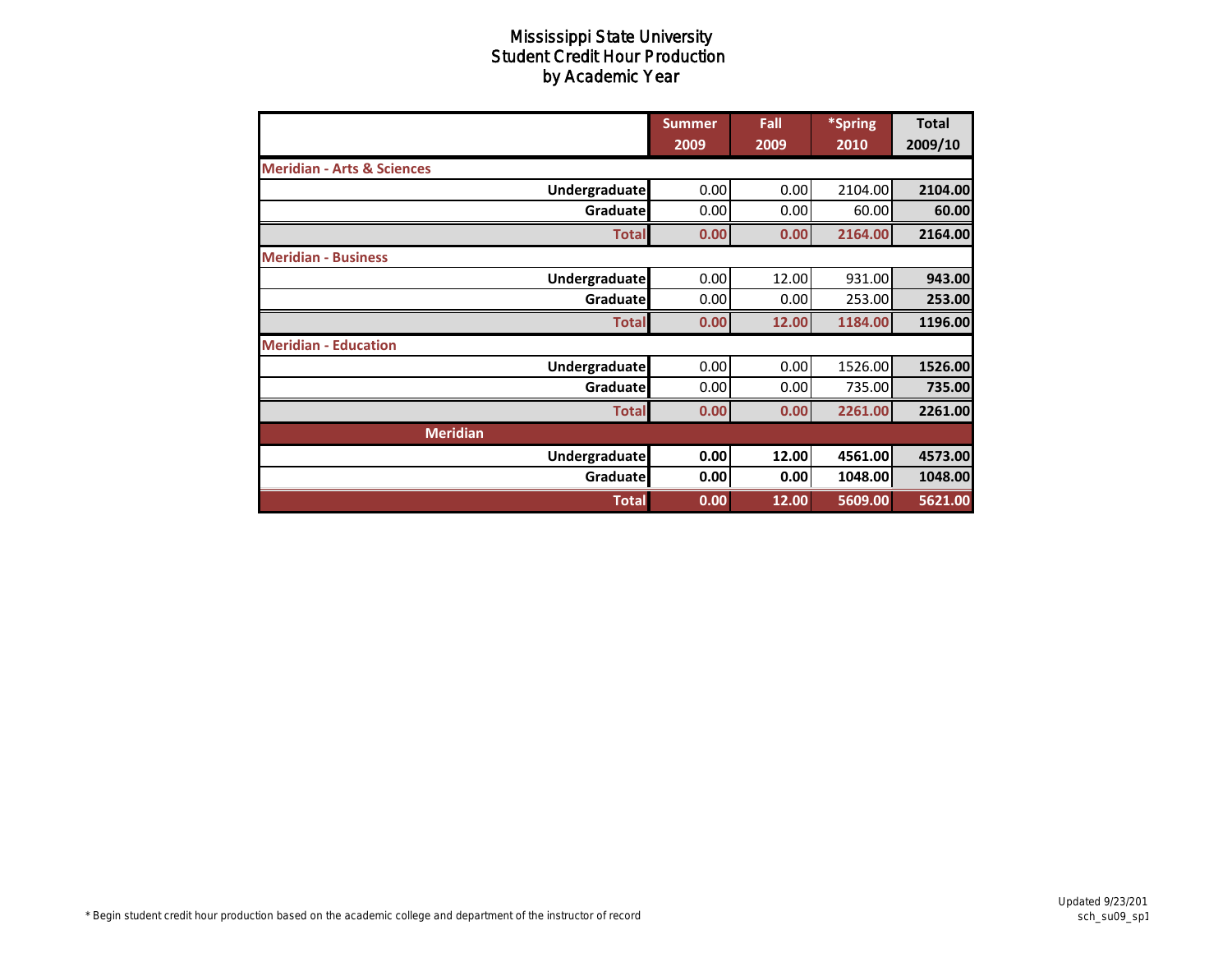|                              | <b>Summer</b> | Fall    | *Spring | <b>Total</b> |
|------------------------------|---------------|---------|---------|--------------|
|                              | 2009          | 2009    | 2010    | 2009/10      |
| <b>Cooperative Education</b> |               |         |         |              |
| Undergraduate                | 798.00        | 462.00  | 549.00  | 1809.00      |
| Graduate                     | 3.00          | 0.00    | 15.00   | 18.00        |
| <b>Total</b>                 | 801.00        | 462.00  | 564.00  | 1827.00      |
| <b>Provost Office</b>        |               |         |         |              |
| <b>Undergraduate</b>         | 770.00        | 1081.00 | 203.00  | 2054.00      |
| Graduate                     | 0.00          | 0.00    | 0.001   | 0.00         |
| <b>Total</b>                 | 770.00        | 1081.00 | 203.00  | 2054.00      |
| <b>Academic Affairs</b>      |               |         |         |              |
| Undergraduate                | 1568.00       | 1543.00 | 752.00  | 3863.00      |
| Graduate                     | 3.00          | 0.00    | 15.00   | 18.00        |
| <b>Total</b>                 | 1571.00       | 1543.00 | 767.00  | 3881.00      |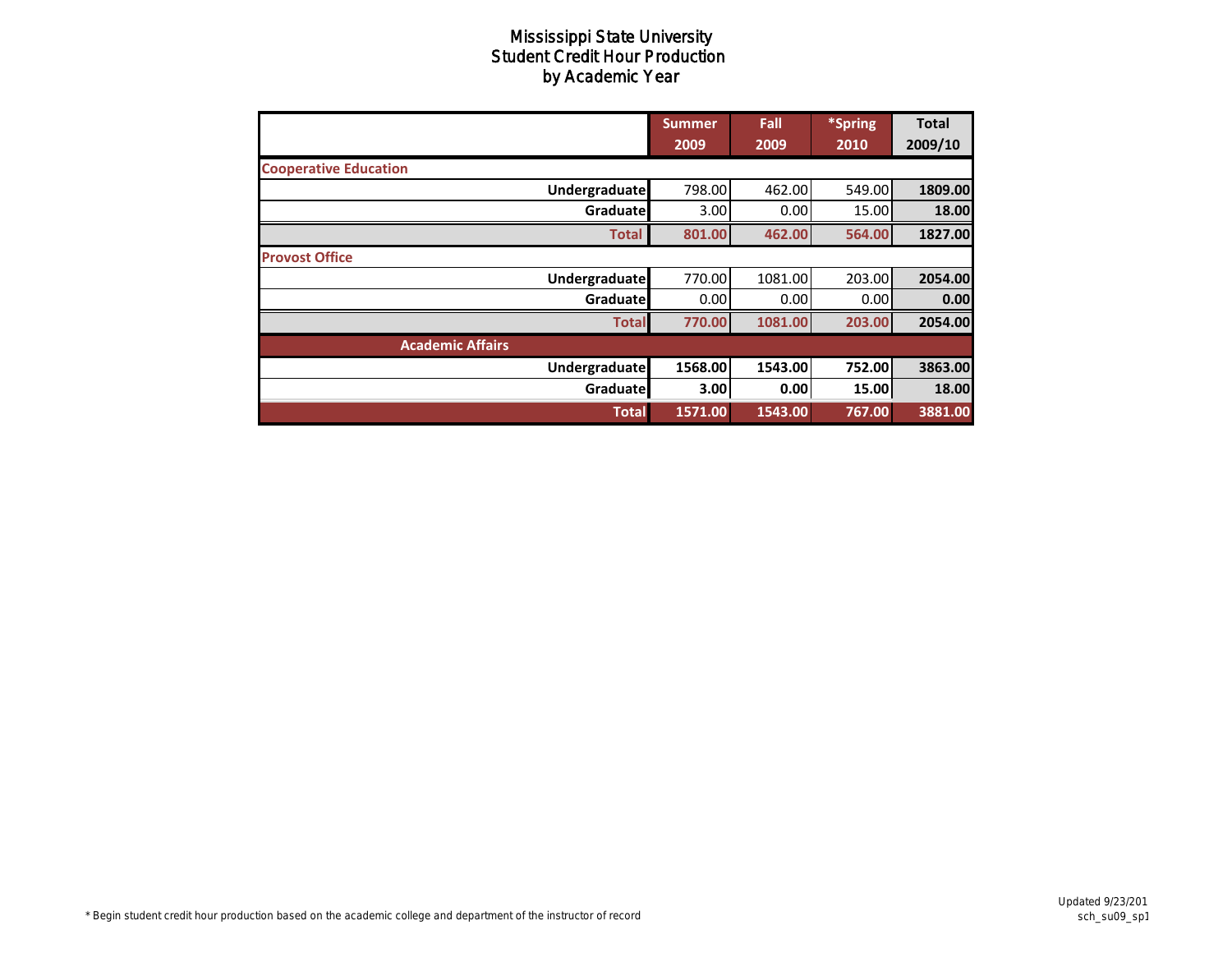|                                                             | <b>Summer</b><br>2009 | Fall<br>2009 | *Spring<br>2010 | <b>Total</b><br>2009/10 |
|-------------------------------------------------------------|-----------------------|--------------|-----------------|-------------------------|
| <b>Dean of Academic Outreach &amp; Continuing Education</b> |                       |              |                 |                         |
| <b>Undergraduate</b>                                        | 0.00                  | 0.00         | 693.00          | 693.00                  |
| Graduate                                                    | 0.00                  | 0.00         | 152.35          | 152.35                  |
| <b>Total</b>                                                | 0.00                  | 0.00         | 845.35          | 845.35                  |
| <b>Academic Outreach &amp; Continuing Education</b>         |                       |              |                 |                         |
| <b>Undergraduate</b>                                        | 0.00                  | 0.00         | 693.00          | 693.00                  |
| Graduate                                                    | 0.00                  | 0.00         | 152.35          | 152.35                  |
| <b>Total</b>                                                | 0.00                  | 0.00         | 845.35          | 845.35                  |

**Updated 9/23/201** sch\_su09\_sp1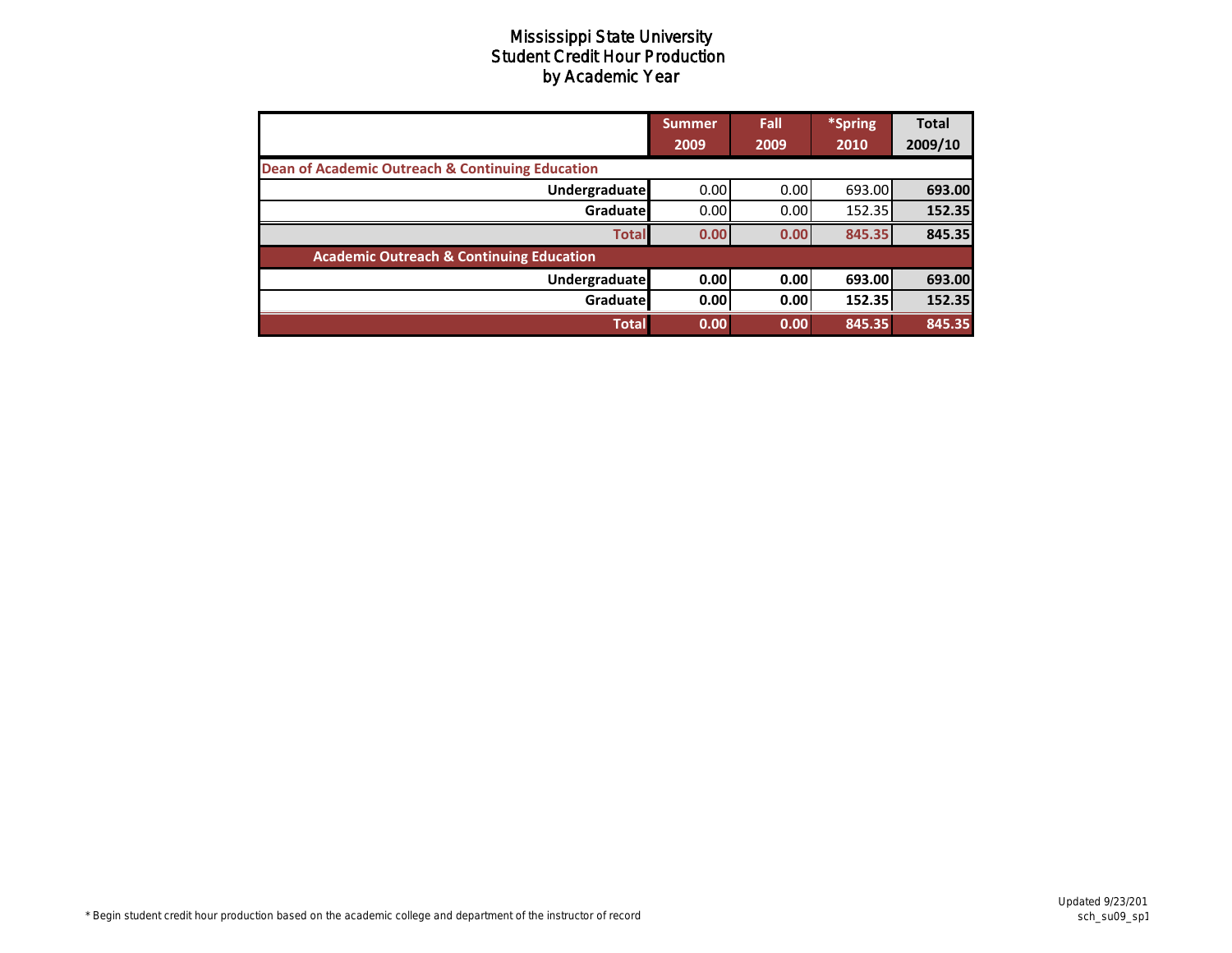|                              | <b>Summer</b> | Fall      | *Spring   | <b>Total</b> |
|------------------------------|---------------|-----------|-----------|--------------|
|                              | 2009          | 2009      | 2010      | 2009/10      |
| <b>Total Main Campus</b>     |               |           |           |              |
| <b>Undergraduate</b>         | 37299.00      | 192374.00 | 178153.00 | 407826.00    |
| Graduatel                    | 10885.00      | 24039.00  | 23898.00  | 58822.00     |
| <b>Total</b>                 | 48184.00      | 216413.00 | 202051.00 | 466648.00    |
|                              |               |           |           |              |
| <b>Total Meridian Campus</b> |               |           |           |              |
| Undergraduate                | 2159.00       | 5507.00   | 5281.00   | 12947.00     |
| Graduatel                    | 1206.00       | 965.00    | 956.00    | 3127.00      |
| <b>Total</b>                 | 3365.00       | 6472.00   | 6237.00   | 16074.00     |
|                              |               |           |           |              |
| <b>Total University</b>      |               |           |           |              |
| Undergraduate                | 39458.00      | 197881.00 | 183434.00 | 420773.00    |
| Graduate                     | 12091.00      | 25004.00  | 24854.00  | 61949.00     |
| <b>Total</b>                 | 51549.00      | 222885.00 | 208288.00 | 482722.00    |